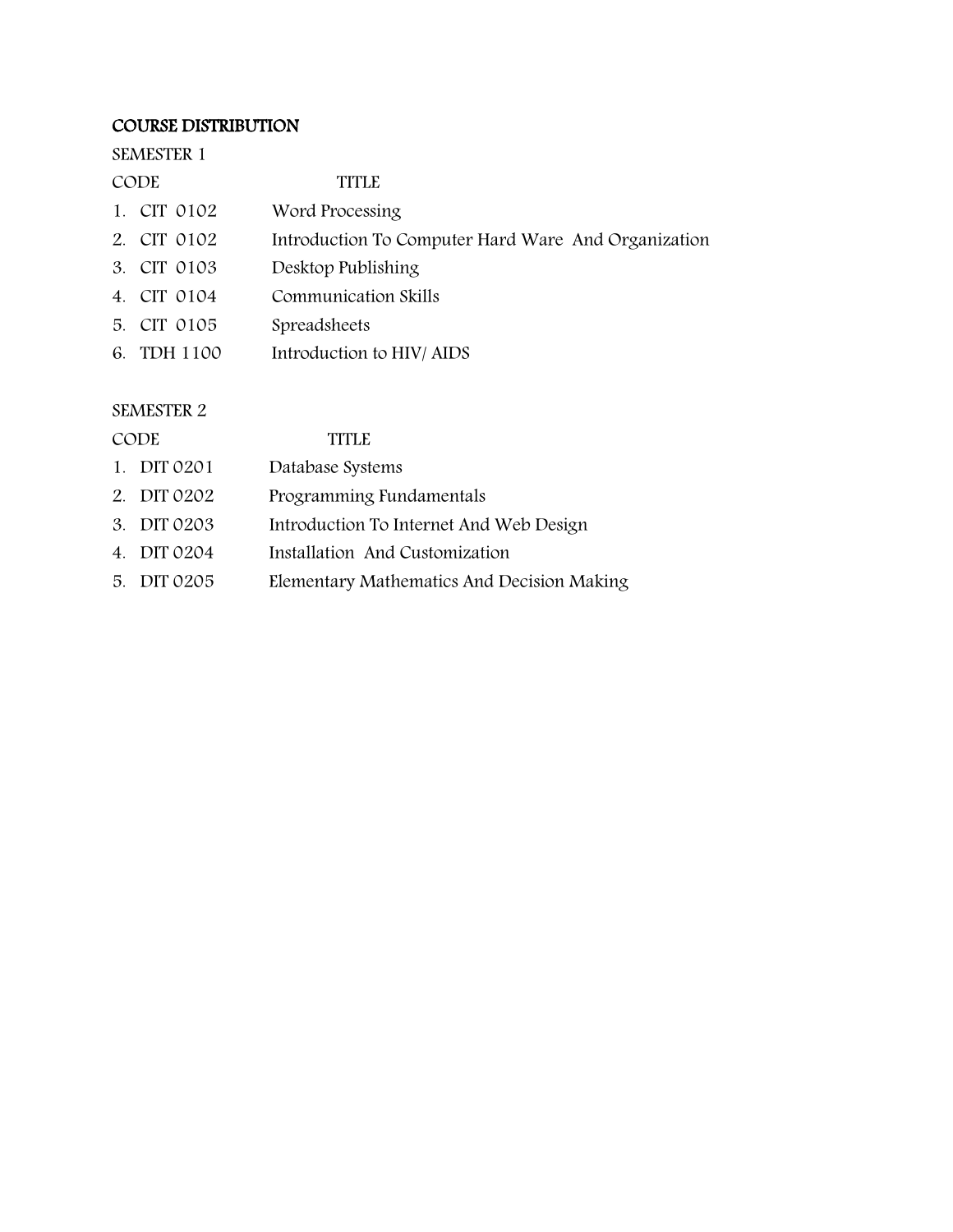## COURSE UNITS

The course units for the diploma programme are listed below. All the courses are equivalent to one unit unless otherwise specified

# 7.1 Full Time Programme

# UNIT CODE UNIT NAME

### FIRST SEMESTER

| <b>HRD 2101</b> | Communication Skills                 |
|-----------------|--------------------------------------|
| <b>TDH 1100</b> | Introduction to HIV/AIDS             |
| ICS 2100        | Introduction to Computer Systems     |
| <b>TDH 1102</b> | Epidemiology                         |
| <b>TDH 1103</b> | Clinical Manifestation of HIV / AIDS |
| <b>TDH 1111</b> | Counseling 1                         |
| <b>TDH 1106</b> | Behavioral Science                   |
|                 |                                      |

# SECOND SEMESTER

| <b>TDH 1104</b> | Prevention and Control of HIV /AIDS     |
|-----------------|-----------------------------------------|
| <b>TDM 1113</b> | Nutrition and Dietetics                 |
| <b>HRD 031</b>  | Principles of Management                |
| <b>TDH 1105</b> | Alternative and Complementary Therapies |
| <b>TDH 1112</b> | Counseling 2                            |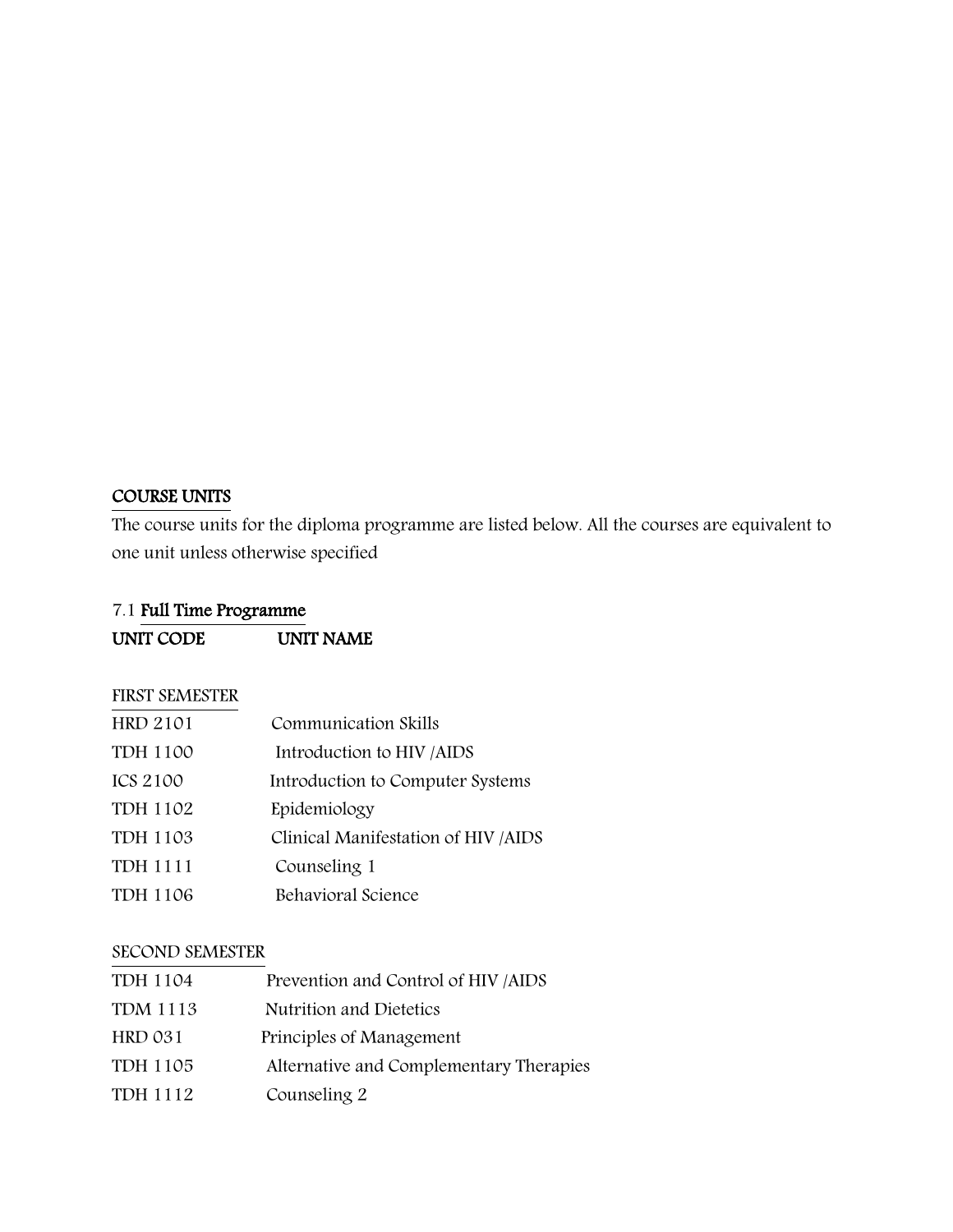- TDH 1107 Medico Legal Issues and Ethics
- TDH 1108 Research Methodology
- TDH 1109 Research Project

#### THIRD SEMESTER

TDH 1110- INSTITUTIONAL ATTACHMENT (12 WEEKS)

## COURSE STRUCTURE

#### FIRST SEMESTER

| <b>CODE</b>     | <b>TITLE</b>                     |
|-----------------|----------------------------------|
| HST 0101        | English Grammar And Vocabulary   |
| <b>HST 0102</b> | Communicative English Writing    |
| <b>HST 0103</b> | Reading Comprehension Vocabulary |